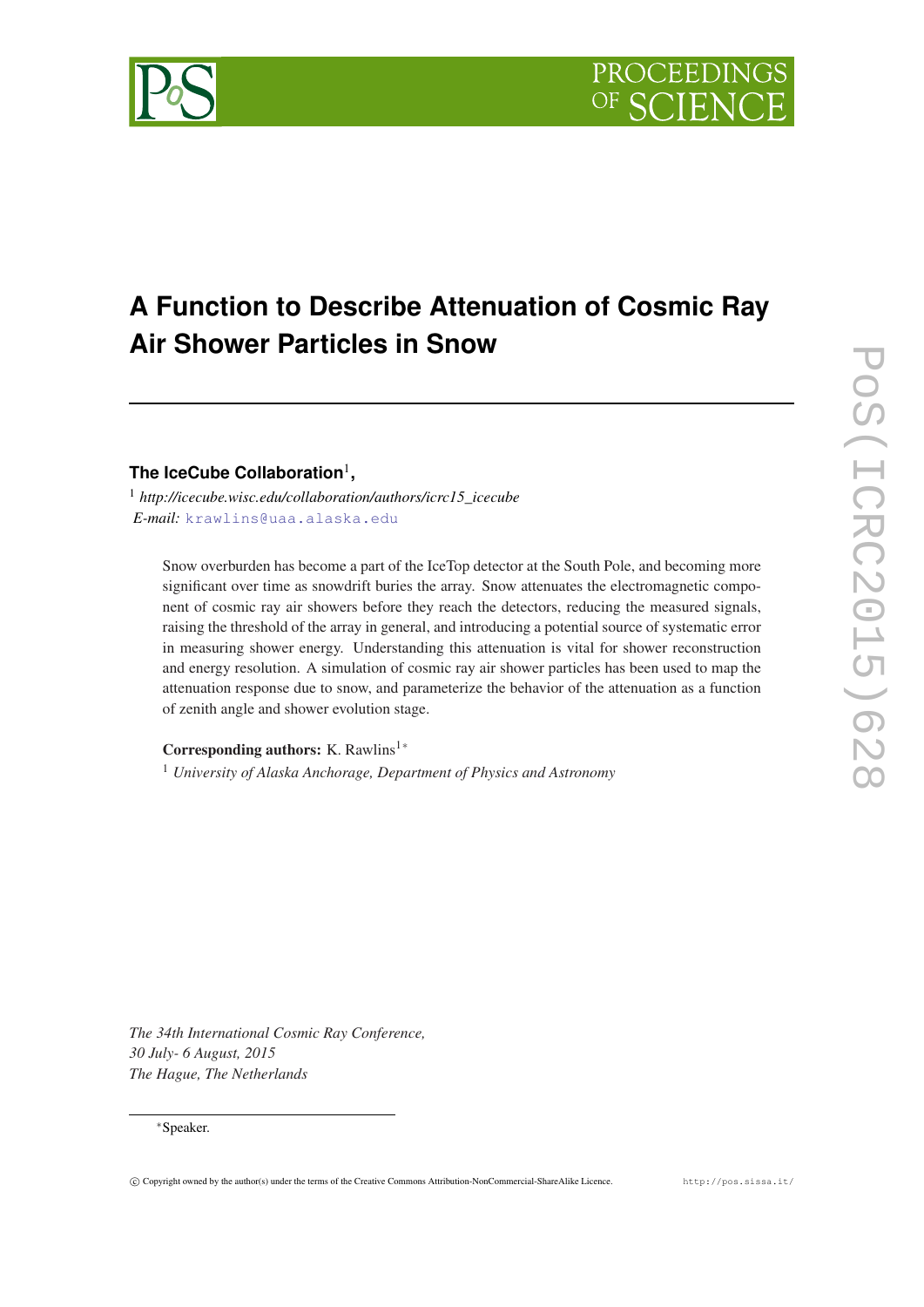#### 1. Overview: Why is a complicated snow reconstruction necessary?

IceTop [[1](#page-7-0)] is the surface component of the IceCube Observatory, composed of tanks of frozen water deployed at the surface of the Antarctic ice at the South Pole. Although the tanks were initially deployed with their tops flush with the snow surface, drifting snow at the site buries the tanks over time. The rate of accumulation is irregular over the array, but is about 20 cm per year on average. Figure 1 shows the snow coverage on the array, measured in three different years. Some tanks have very little snow overburden; others have close to 3 meters of coverage.



Figure 1: Snow accumulation over the IceTop detector, measured in three different years: 2010, 2011, and 2012. The pink dots indicate the positions of buildings at the site.

The charged particles in the air showers measured by IceTop get attenuated by any snow that is piled on top of a tank. A reconstruction algorithm must take into account these varying snow depths when computing the signals that are expected in a tank; one would expect smaller signals in a deeply-buried tank. But how much smaller?

In analyses published so far [[2](#page-7-0), [3,](#page-7-0) [4,](#page-7-0) [5](#page-7-0)] the expected signal in a snow-covered tank is attenuated by a simple exponential:

$$
S/S_{nosnow} = \exp(-x/\lambda_{eff}),
$$

where x is the slant depth of the tank through the snow (equal to the snow depth  $z$  divided by  $cos(\theta)$ ), and  $\lambda_{eff}$  is the "effective attenuation length" due to snow. The same attenuation formula is applied uniformly to all tanks regardless of their distance from the core and in the same way for all showers regardless of their energy, composition, or zenith angle.

In reality, however, the physics of snow attenuation can be complicated in a variety of ways. For one thing, electrons and photons experience snow attenuation much more so than muons, and the relative contributions of electrons, photons, and muons to the tank signal depend on several factors, such as distance of the tank to the center of the shower and the shower morphology which depends on the energy, composition, and zenith angle of the shower. In addition, tank signals result not just from one incoming particle but a whole spectrum of them, and since the response of the snow depends on the particle energy, the shape of the spectrum affects the overall attenuation. The spectrum of the EM particles, like the fraction of signal from muons, depends on the distance to the core and the shower morphology. Where particle energies are very high (such as near the shower core), snow can even result in production of particles rather than attenuation [\[6](#page-7-0)]. When applying a "one size fits all" treatment to all tanks as we do currently, all of these effects are averaged over into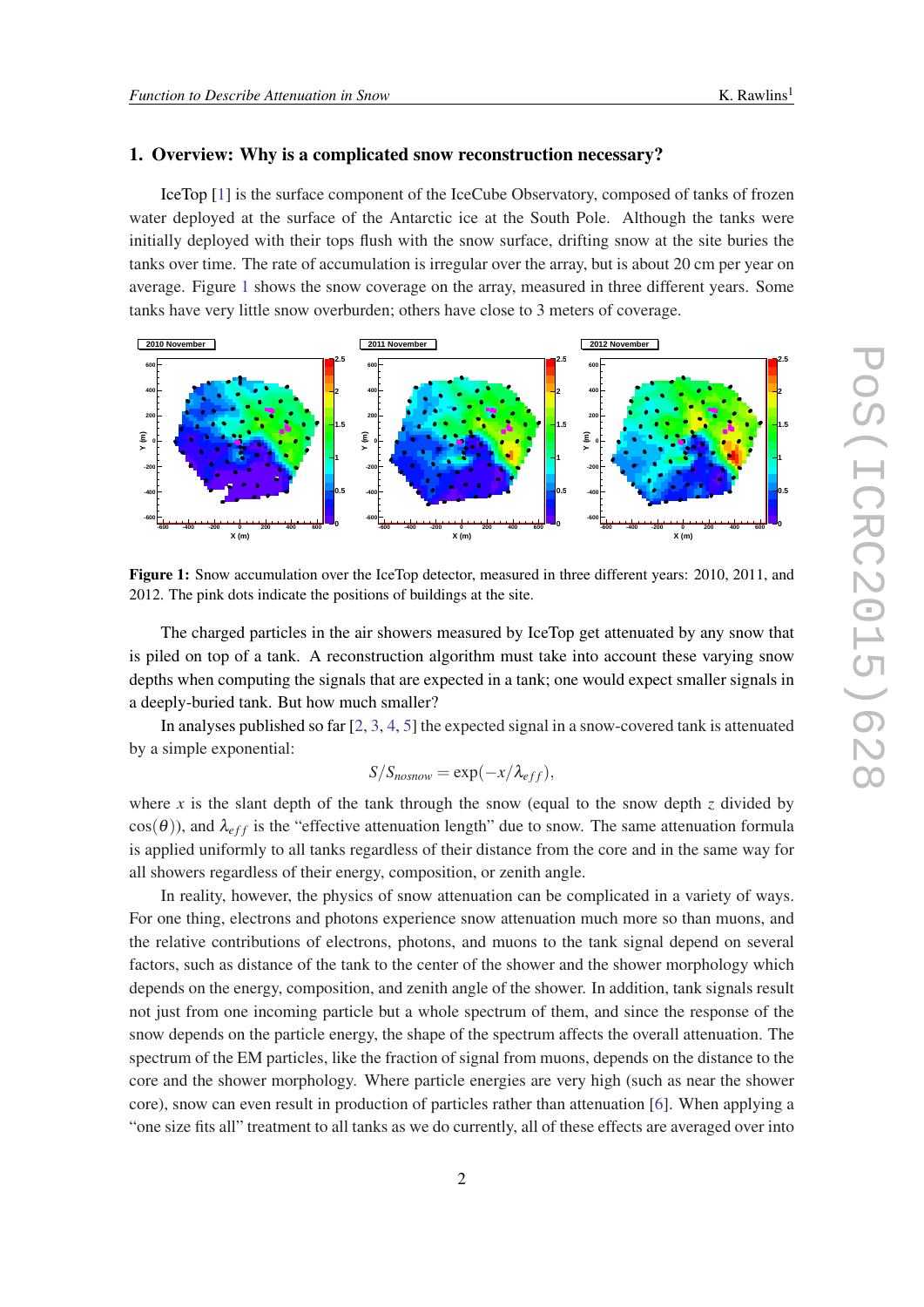a single "effective attenuation length". This effective  $\lambda_{eff}$  cannot be predicted easily from theory, and varies from year to year as the tanks are buried by more snow and the signal becomes more dominated by muons [\[5\]](#page-7-0).

A better way of correcting for snow is to: a) estimate the fraction of the signal which is electromagnetic, and apply a snow correction to *only* that fraction, and b) to develop a correction which is a function of the tank's distance to the core, and the shower's morphology. This work is a continuation of what was begun in [\[6\]](#page-7-0), in which a simulation of IceTop-like tanks at discrete radii and under discrete snow depths is used to develop such a function. The expectation is that this more complicated function will replace the simple exponential, and result in better reconstructions of shower sizes and energies.

#### 2. The simulation

Vertical (zenith=0°) showers from proton and iron primaries were simulated using CORSIKA [[7](#page-7-0)] and FLUKA [[8](#page-7-0)], at discrete energies of  $\log(E_{primary}/GeV) = 5.0, 5.5, 6.0, 7.0,$  and 8.0. A smaller sample of showers at non-vertical zeniths  $(30^{\circ}, 45^{\circ},$  and  $60^{\circ})$  at these same energies were also produced. The showers were thrown at a fictitious ideal array comprised of 235 single IceToplike tanks arranged in rings of constant radius. The layout of the tanks is shown in Figure 2; there is a dense inner core of tanks at radii of 3, 5, 7, and 10 meters, a series of tanks at intermediate distances (15 - 200 meters), and more sparsely-spaced rings out to 500 meters. The azimuths of the tanks in the dense inner core are offset so as to avoid physical overlap between the closely-spaced tanks.



Figure 2: Layout of the tanks in the simulation. Left: the full array of tanks. Right: zoomed-in look at the tanks within 80 meters of the core.

A detector simulation package based on GEANT4 [[9](#page-7-0)] is used to simulate the response of the tanks to the air shower particles. To restrict this study to electromagnetic particles only, all the muons in the shower are removed from the simulation before injection into the detector simulation. Photons which arrive at the photocathode of each DOM are recorded and counted. No simulation of other IceTop-specific downstream processes such as generating waveforms or triggers is performed; this study focuses on photoelectrons only.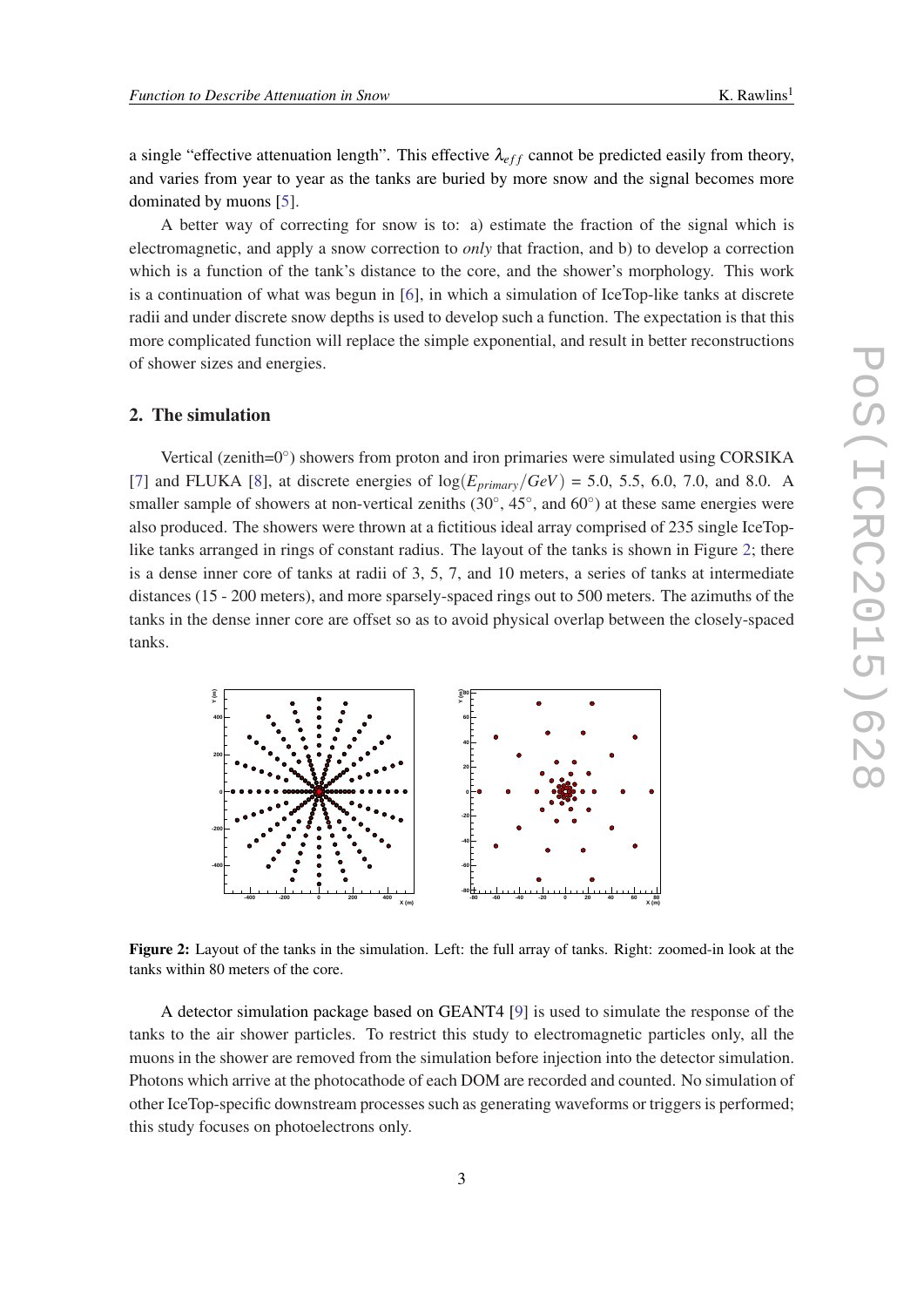<span id="page-3-0"></span>Each of the simulated primaries is aimed at the array's center  $(x=0, y=0)$ . However, because CORSIKA includes a magnetic field, the charged particles will experience some deflection. Since the shower as a whole carries a net positive charge, vertical events are deflected slightly to grid south of the origin in the CORSIKA coordinate system. When present, this small offset is taken into account when computing the distance to the shower core for each of the tanks in the simulation, and becomes significant only for the very close tanks at low energies.

Each set of showers is repeated with the same array under different uniform coverages of snow, with depths ranging from 0 to 4 meters.

#### 3. Attenuation curves

For each primary energy and mass simulated, photoelectrons arriving at each tank are counted, and the results are sorted according to the radius of that tank from the shower core and the snow coverage over the tank. The results can be visualized with a set of "attenuation curves", such as

Table 1: Offsets in core location due to magnetic deflection (in meters along the y-axis).

| log(E/GeV) | protons | iron    |
|------------|---------|---------|
| 5.0        | $-0.31$ | $-7.10$ |
| 5.5        | 0       | $-2.44$ |
| 6.0        | 0       | $-0.62$ |
| 7.0        | 0       | 0       |
| 8.0        |         |         |

those shown in Figure 3. Each small panel in this figure represents a different radius *r* from the shower core. Within each panel is an attenuation curve  $(S/S_{nosnow}$  vs. snow depth *x*) for tanks at that radius. The entire figure depicts attenuation curves for a particular primary energy and mass (for instance "protons at 1 PeV"); similar figures can be made for all primary energies and both masses. All of the curves, by construction, intercept the y-axis at a value of 1.



Figure 3: Left: Series of attenuation curves, for 16 different distances from the core (ranging from 3 meters to 500 meters), for 1 PeV vertical proton primaries. Right: Sketch of the idea of a dominant exponential an an turnover nose term. Note: the blue curve is *not* an actual fit to this curve, but is drawn in by hand to visualize the construction of the general function.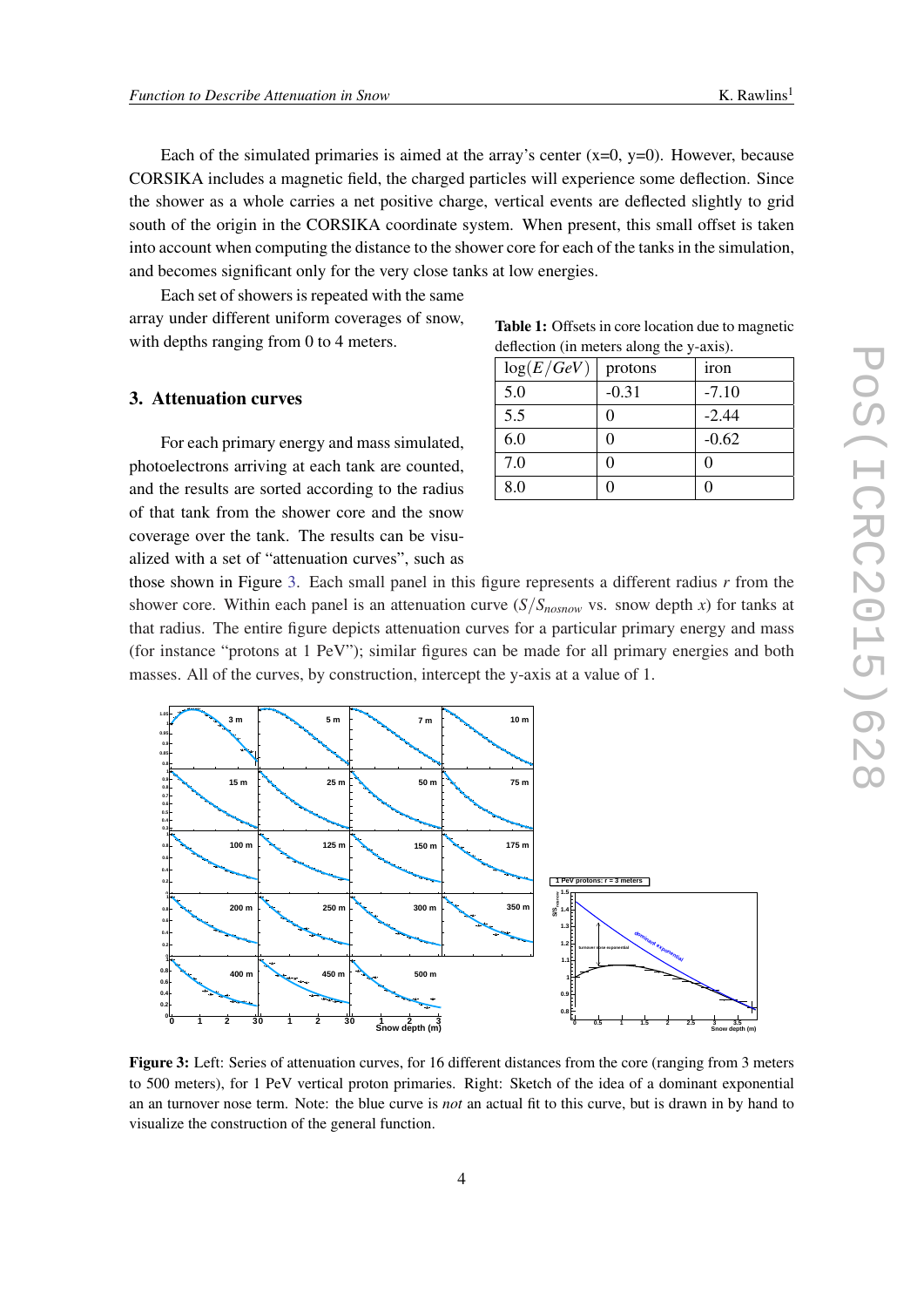Beyond  $r = 30$  meters, all of the attenuation curves look like a simple exponential decay. But closer than  $r = 30$  meters, the attenuation curves exhibit signs of particle production at small depths, followed by eventual exponential attenuation deeper into the snow. A general form which fits all the attenuation curves well is a "dominant exponential with turnover nose":

$$
S/S_{nosnow} = c_0 \exp(x \cdot s) - (c_0 - 1) \exp(x \cdot s_{nose})
$$

The first term describes the "dominant exponential", which is evident in all tanks at all distances. Its slope is  $s$ , which one expects to be a negative number, and  $c<sub>0</sub>$  describes where the dominant exponential intercepts the y-axis. The second term describes the "turnover nose", which appears only for small radii, and is non-zero only if  $c_0$  is greater than one. It is an upside-down exponential whose slope is *snose*, another number expected to be negative. Figure [3](#page-3-0) (right) demonstrates the contributions of these two terms to the overall curve. For tanks further away than 30 meters,  $c_0 = 1$ , and the second term disappears.

First, all attenuation curves are fit to the function above, with  $c_0$  restricted to 1.0 for tanks beyond 30 meters and all three parameters (*s*, *c*0, and *snose*) floating free for tanks within 30 meters. Next, we examine each of these parameters as a function of  $r$ , and primary energy/composition, to search for parametrizable patterns. It has been argued by [\[10,](#page-7-0) [11](#page-7-0)] that the measurable properties of an air shower are related to the number of particles at shower maximum, and the stage of shower evolution *t*:

$$
t=\frac{X-X_{max}}{X_0},
$$

where *X* is the slant depth through the atmosphere traveled by the shower, *Xmax* is the slant depth of shower maximum, and  $X_0$  is the radiation length (36.7 g/cm<sup>2</sup>). Therefore in the following sections we study the behavior attenuation curve parameters  $(s, c_0, \text{ and } s_{nose})$  as a function of *t*, rather than as a function of primary energy and composition.

#### 3.1  $R > 30$  meters: the dominant exponential

Figure [4](#page-5-0) shows the fit values of *s* for different showers as a function of radius. For the points beyond 30 meters radius, no turnover nose is allowed and *s* is the *only* free parameter. Although the protons (solid symbols) and iron (open symbols) occupy very different regions of this plot, a composition-independent pattern arises when the points in Figure [4](#page-5-0) are organized by average stage of shower evolution *t*, represented by colors. All the *s*'s past 30 meters can be fit to a function of *t*:

$$
s = d + e \cdot t + \gamma \log_{10}(r)
$$

where  $d$ ,  $e$ . and  $\gamma$  have best-fit numerical values shown in Table [2.](#page-6-0)

#### 3.2 R < 30 meters: the turnover nose

Once the fit to *s* past 30 meters is complete, these numbers are held fixed, and the attenuation curve fits are repeated but with only *c*<sup>0</sup> and *snose* allowed to float free. Once again, patterns related to *t* emerge, as shown in Figure [5.](#page-5-0) As with *s*, *c*<sup>0</sup> and *snose* can be fit to a general function of *t*:

$$
c_0 = A \exp(-r/(r_0 + B \cdot t)) + 1.0
$$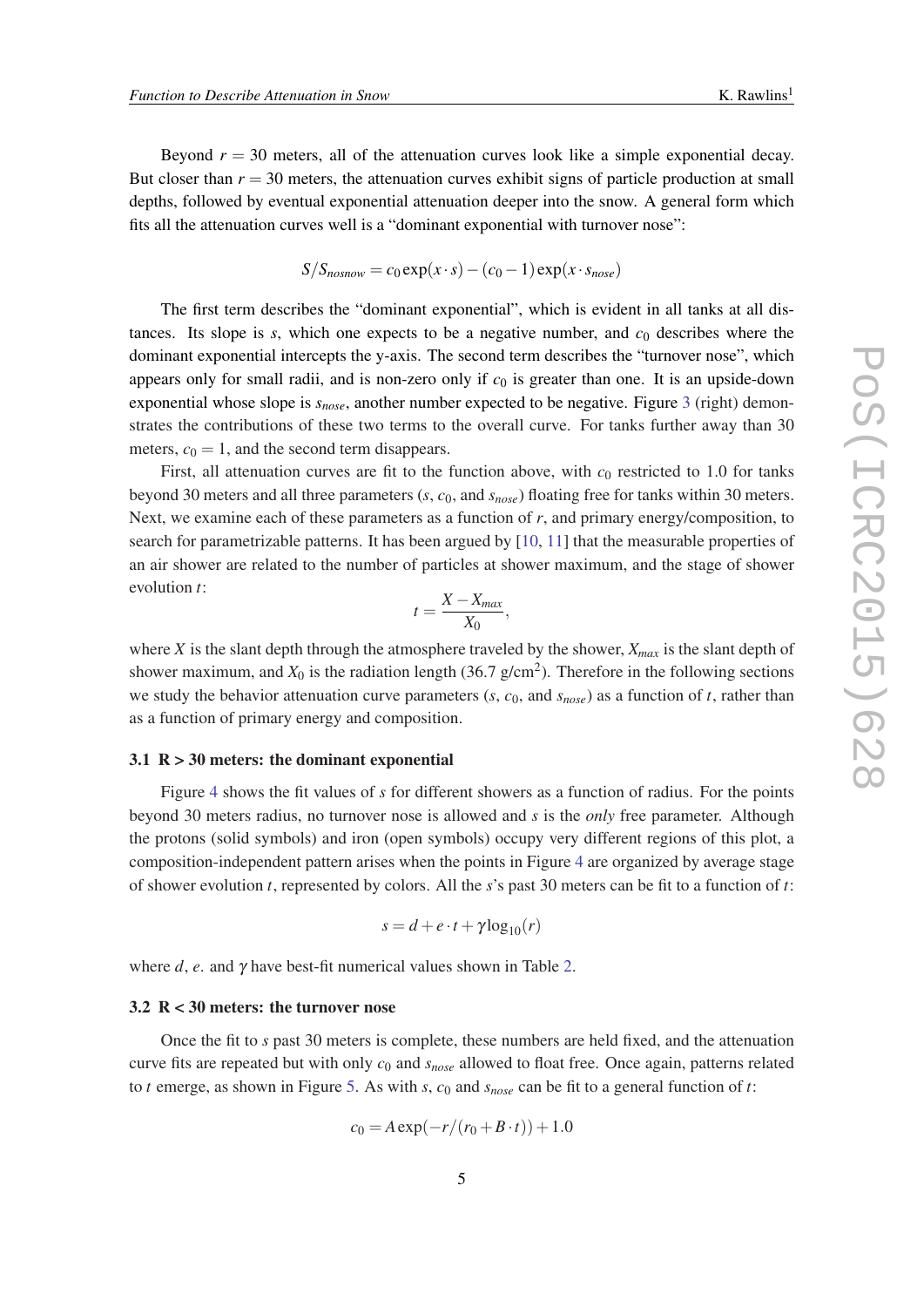<span id="page-5-0"></span>

Figure 4: Fitting the exponential slope, using radii > 30 meters. Solid points = proton showers, open points  $=$  iron showers. The color of the points represents the stage of shower evolution *t* (violet  $=$  -1, red  $=$  10).



Figure 5: Fitting the features of the "turnover nose" (left =  $c_0$ , right =  $s_{nose}$ ) at small radii. Solid points = proton showers, open points  $=$  iron showers. Stage of shower evolution *t* is represented by color (violet  $=$   $-1$ ,  $red = 10$ ).

$$
s_{nose} = a + (b \log_{10}(t+1.0) + c)r
$$

where *A*,  $r_0$ , *B*, *a*, *b*, and *c* and additional best-fit numerical values shown in Table [2](#page-6-0). As expected, *c*<sup>0</sup> approaches a value of 1 as the radius goes beyond 30 meters, and although *snose* appears to diverge in this region, its effect is modulated by *c*<sup>0</sup> going to 1, making it less and less relevant to the overall curve as 30 meters is approached.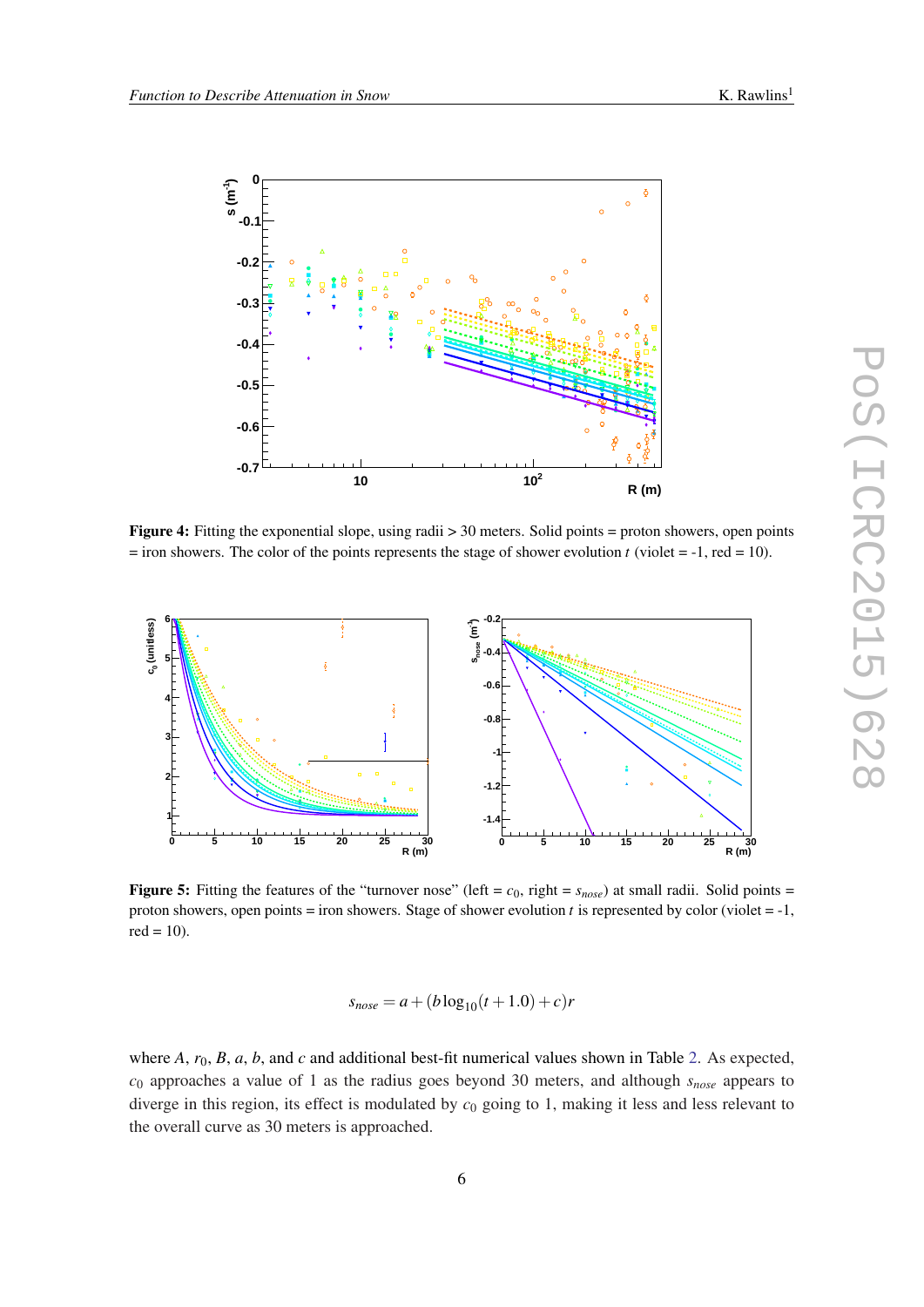| parameter     | both compositions | p / Fe individually |
|---------------|-------------------|---------------------|
| d             | $-0.259$          | $-0.263/ -0.293$    |
| e             | 0.0133            | 0.0136 / 0.0195     |
| γ             | $-0.116$          | $-0.112 / -0.121$   |
| A             | 5.57              | 6.88 / 5.80         |
| B             | 0.489             | 0.248 / 0.117       |
| $r_0$         | 3.63              | $3.40 / -0.756$     |
| a             | $-0.317$          | $-0.321 / -0.334$   |
| h             | 0.0312            | 0.0264 / 0.0232     |
| $\mathcal{C}$ | $-0.0457$         | $-0.0486/ -0.0331$  |

<span id="page-6-0"></span>Table 2: Best-fit values for the parameters that go into the complete snow attenuation function. Values obtained when fitting *only* proton or iron showers are shown for comparison.

#### 4. Next steps: using this function in reconstruction

In order to apply this function to actual IceTop cosmic ray air shower data, there are two additional functions which must be explored and quantified.

• *Estimate the fraction of the signal which is electromagnetic.* Near the core of a shower the signals in tanks should be dominated by EM particles, whereas at the edge of the shower it should be dominated by muons. The fraction of the signal which is electromagnetic  $f_{EM}$  =  $S_{EM}/(S_{EM} + S_{U})$  is a function of the distance from the core *r*, and expected to vary from 1 at small *r* to zero at large *r*. This function is expected to depend on the shower's energy, composition, and zenith angle.

To estimate this, IceTop detector simulations were run in a mode in which only certain particle components were propagated to the tanks (for instance, "electromagnetic only" or "muons only"), and the individual signals measured. The signals from these individual components as a function of radius can be fit to parabolas in log-log space  $(\log_{10}(S) \text{ vs } \log_{10}(r))$ . The ratio of the electromagnetic curve to the total is shown in Figure [6.](#page-7-0) Fits to the log-log parabolas for the 0-degree and 25-degree curves (which are very similar in Figure [6](#page-7-0)) as a function of log*E* can be used to estimate *fEM* for each tank in real IceTop events according to their radius from the core and the reconstructed energy of the event.

• *Estimate the shower evolution t for each shower.*

Because IceTop only samples particles at ground level, estimating the stage of shower evolution with this detector is a challenge. In theory, the shower *age* should be related to *t*. The lateral distribution function model used for IceTop signals does include a slope parameter called  $\beta$ , which is related to the shower age [\[1\]](#page-7-0), but this variable appears to not be robust for this purpose in initial testing. If the signal can be modeled by two lateral distribution functions, a Nishimura-Kamata-Greisen function for the electromagnetic component and a separate function for muons [\[12](#page-7-0), [13](#page-7-0)], then the age of the electromagnetic component may be a better estimator.